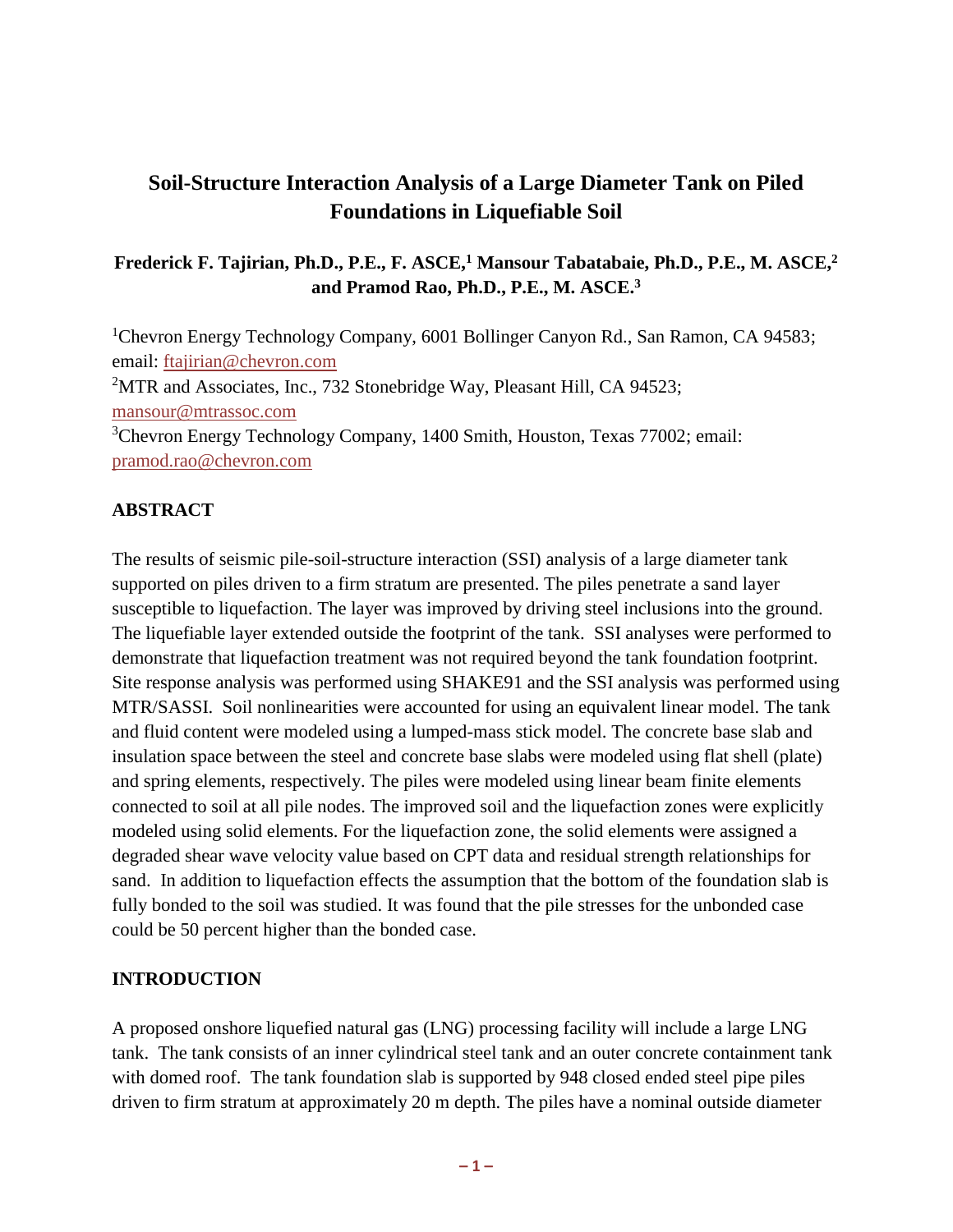of 0.6m and penetrate through a liquefiable sand layer prior to tipping into the bearing stratum. This required that the sand layer underneath the tank footprint be improved by an in-situ densification method to mitigate the potential for liquefaction. The analyses described in this paper were performed to demonstrate that it was not necessary to treat the sand layer outside the footprint of the tank.

The tanks were analyzed for the safe shutdown earthquake (SSE) for two soil cases covering the lower bound (LB) and upper bound (UB) properties and 7 ground motions. In this paper, only the results of LB soil are presented as the UB soils are not susceptible to liquefaction, which is the focus of this paper. To demonstrate the effects of SSI, the results are also compared with the fixed-base response of the tank. Additionally, the effect of bonding the foundation nodes to the soil is investigated. The methodology, modeling and analysis details and summary of the results and conclusions are presented.

# **LIQUEFACTION POTENTIAL**

**Stratigraphy.** The stratigraphic profile in the LNG Tank Area consisted of (i) General fill to raise the existing grade from elevation  $+2.6$  m (average) to  $+6.0$  m above mean sea level, (ii) Unit  $1$  – mainly sands with some cementation from elevation  $+2.6$  m to  $+0.8$  m above mean sea level.(iii) Unit 2a – mainly very soft to soft silt and clays from approximate elevation +0.8 m to - 1.0 m above mean sea level, (iv) Unit 2b – mainly gravelly silty/clayey calcareous sands (average 15 % but as high as 30% fines) from approximate elevation -1.0 m to -4.0 m above mean sea level. Further details of the site can be found in (Galagoda et. al. 2016).

**Ground Water.** Ground water table was located approximately at elevation +0.9 m.

**Liquefaction Assessment.** In-situ standard penetration test results for the submerged Unit 2b soils ranged between 6 and 9 and the cone tip resistance  $(q_t)$  ranged between 3 and 5 MPa. Based on common correlations with CPT cone tip resistance values, the in-situ relative density of the Unit 2b soils ranged between 35% and 40%. Liquefaction screening was performed using recommendations made in NCEER (Youd et. al., 2001) under Operating Basis Earthquake (OBE) and Safe Shut Down Earthquake (SSE). The assessment concluded that Unit 2b sandy soils are susceptible to liquefaction.

**Liquefaction Mitigation**. Densification of the in-situ Unit 2b was adopted as a method to mitigate the liquefaction hazard. The concept consisted of driving 5 m long closed ended steel pipes (rigid inclusions) to the bottom of the Unit 2b layer in a group at certain spacing with the anticipation of achieving densification of the surrounding soils similar to what was expected when driving full-displacement closed-ended steel pipe foundation piles to support the LNG tanks.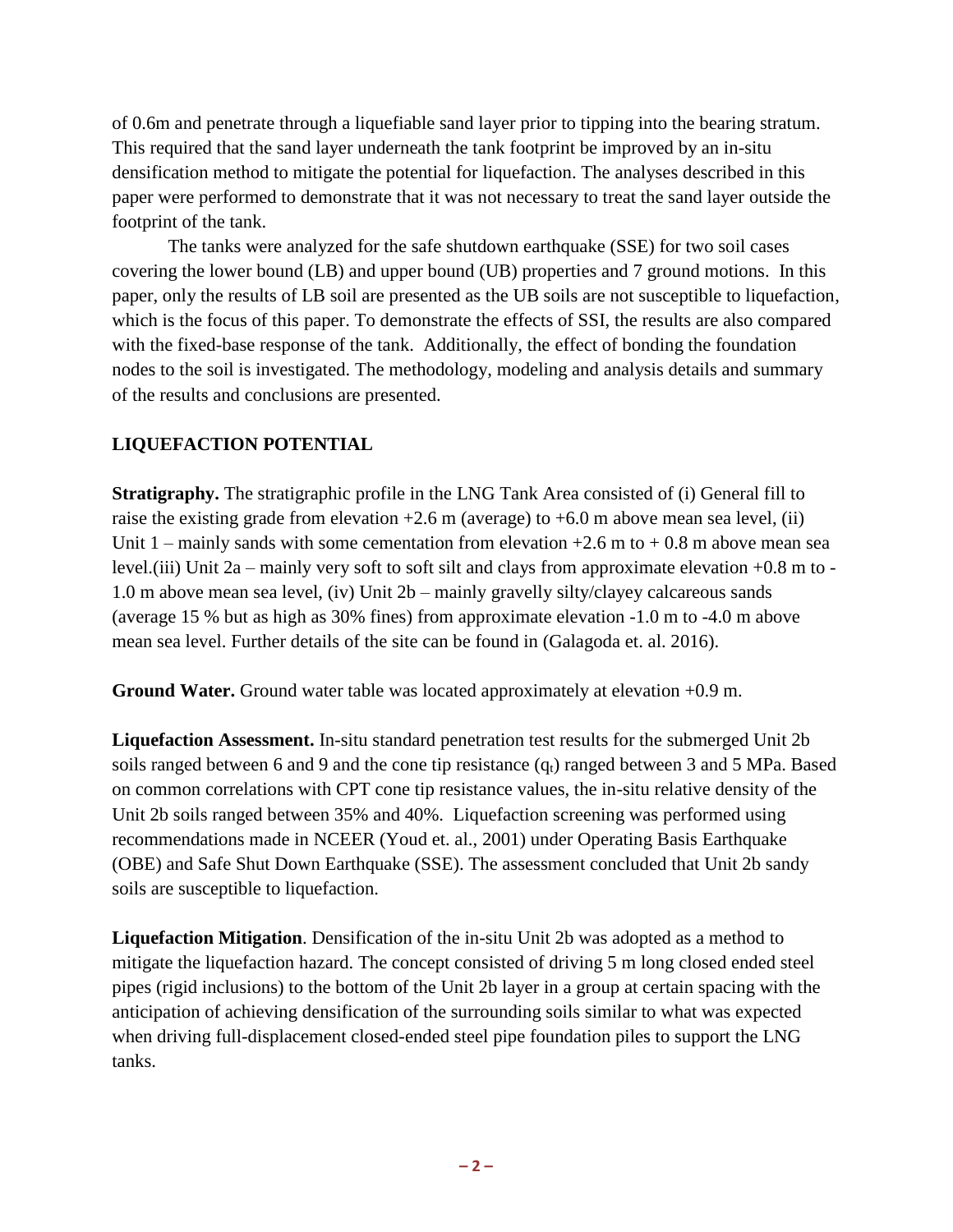The plan view of the pile and inclusion layout for the LNG Tank is shown in Figure 1. As shown in Figure 1, the spacing between the pile and the inclusion was approximately 2.0 m. The steel inclusions were driven to the desired depth using a mandrel.

**Field Test Program.** A test program was conducted to validate the densification process. Two field trial test zones were defined. The first trial zone was representative of the external rows of piles that are open ended and on a 2.3 by 2.3 m grid. This layout of the inclusions is shown in Figure 2. CPTs were conducted as part of baseline measurements to characterize the soil conditions prior to densification of trial program. A second test layout representative of closed ended piles representative of the central piles on a 3 by 3 m layout was also performed.

Target relative density to be reached to avoid soil liquefaction in layer 2b was then estimated using the NCEER approach (Youd et. al., 2001). The method was used backwards to estimate the required relative density value corresponding to a safety factor above (a)  $FS = 1.0$  to avoid any major soil liquefaction in case of seismic event, (b)  $FS = 1.25$  to avoid any excess pore pressure generation in case of seismic event. Corresponding target cone tip resistance required to meet the required relative density corresponding to F.S. of 1.0 and 1.25 were then estimated and plotted as shown in Figure 3. After raising the site to +6.0 m and driving all piles and inclusions into Unit 2b, several CPT tests were performed at distances between the piles/inclusions

The following conclusions were derived from the program. (a) The results from the tests don't give any specific trend regarding the densification of the ground with distance in the tested mesh., (b) For all the tests, the first 20 to 50 cm show a tip resistance less than required. This is counterbalanced by dissipation tests which show that this part of the layer is made up of a fine layering of silt and clay corresponding to the transition of Unit 2a to Unit 2b. Considering the nature of the soil and the limited thickness of this upper part of Unit 2b, it is considered not to be a global liquefaction hazard, (c) Densification improved the tip resistance up to more than 3 times the initial value, mitigating the risk for liquefaction, (d) All CPT tests were performed within 4 days after pile and inclusion driving. Since the soils contain some fines, some soil-setup is expected that shall also improve the densification.

#### **MODELLING METHODOLOGY**

The SSI analysis was performed using the Flexible Volume method (FVM) as implemented in the SASSI program (Lysmer, et.al. 1981). FVM is formulated in the frequency domain using complex frequency response method and finite element technique. The SASSI procedure does not require that the soil be modelled explicitly using finite elements unless the soil properties in certain zones differ from the free field soil. For this case, the improved soil layer underneath the tank and the liquefaction zone outside the tank footprint are explicitly modeled using solid elements. For the liquefaction zone, the solid elements were assigned a degraded shear wave velocity value based on CPT data and residual strength relationships for sand (Idriss, et.al. 2008). Further details of the FVM as related to nonlinear analysis using the equivalent linear method can be found in Tabatabaie and Tajirian (2017).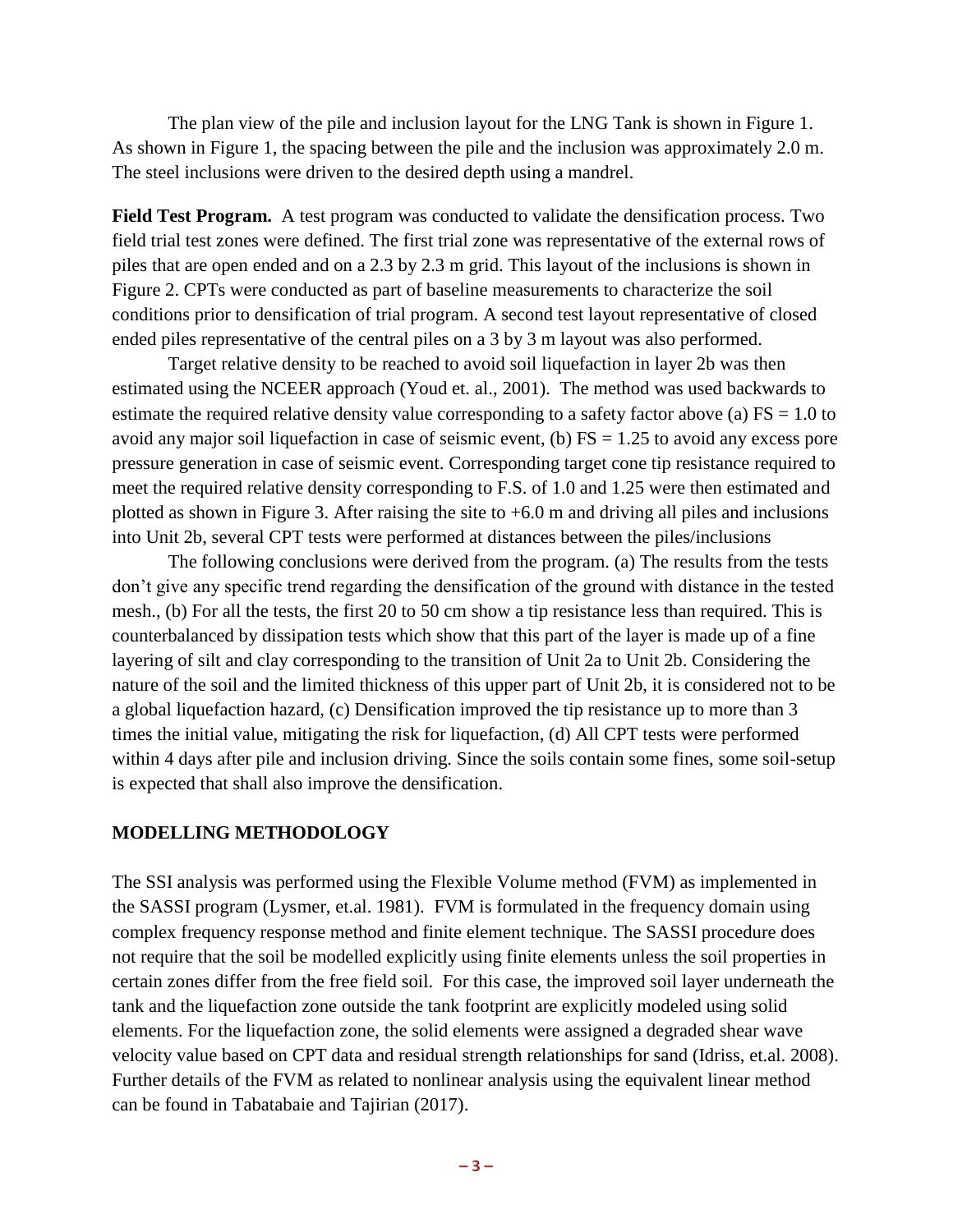To account for the soil nonlinear behavior in the analysis the primary soil nonlinearity in the free field is first obtained from 1-D site response analysis using the SHAKE program. The resulting strain-compatible soil shear modulus and damping ratio are then inputted to the layered soil system used in the SSI model. In this application, secondary soil nonlinearity due to the SSI effects was ignored. A separate nonlinear lateral pile analysis using total seismic shear demand was performed to demonstrate that the soil is capable of resisting the forces without significant soil stiffness degradation.

**Subsurface Characterization.** The idealized soil profile consists of the seven layers described in Table 2. The water table is approximately 5.1m below ground surface. The low-strain soil profiles and properties for the free-field are summarized in Table 2. The soil profile under the tank was assumed to be the same as the free field except for Layer 2b. Densification of this layer resulted in increasing the free field shear wave velocity for this layer from 110 to 250 m/s. For the balance of the liquefiable section of Soil Layer 2b outside the tank footprint, a degraded shear wave velocity was used as described above. The properties used for the liquefied soil mass outside the Tank footprint under SSE are summarized in Table 3.

| <b>Soil</b><br>Layer | <b>Description</b>                                                 | Approx.<br>Thick. (m) | <b>Shear Wave</b><br><b>Velocity</b><br>(m/s) | Poisson's<br><b>Ratio</b> | <b>Mass</b><br><b>Density</b><br>(t/m <sup>3</sup> ) |
|----------------------|--------------------------------------------------------------------|-----------------------|-----------------------------------------------|---------------------------|------------------------------------------------------|
| Fill                 | Gravelly sand                                                      | 3.5                   | 180                                           | 0.33                      | 1.94                                                 |
| Unit 1               | Sand, silty sand, and gravel<br>with some carbonate<br>cementation | 1.7                   | 200                                           | 0.48                      | 1.83                                                 |
| Unit 2a              | Soft silt and clay                                                 | 1.8                   | 110                                           | 0.48                      | 1.63                                                 |
| Unit 2b              | Granular alluvial deposits                                         | 3.3                   | 110                                           | 0.48                      | 1.94                                                 |
| Unit 3a              | Clay to sandy clay with<br>stiffness increasing with depth         | 9                     | 250                                           | 0.48                      | 2.14                                                 |
| Unit 3b              | Weak rocks (sandstone,<br>siltstone, conglomerate)                 | 14                    | 500                                           | 0.48                      | 2.24                                                 |
| Unit 4               | Carbonate rocks                                                    | 38                    | 800                                           | 0.48                      | 2.45                                                 |

# **Table 2. Idealized Soil Profile and LB Soil Low Strain Properties**

### **Table 3. Liquefied Soil Properties**

| Soil      | Unit weight<br>(MN/m3) | Poisson's<br><b>Ratio</b> | <b>Shear Wave</b><br><b>Velocity</b><br>(m/s) |  |
|-----------|------------------------|---------------------------|-----------------------------------------------|--|
| Liquefied | 0.01901                | 0.48                      | 21.2                                          |  |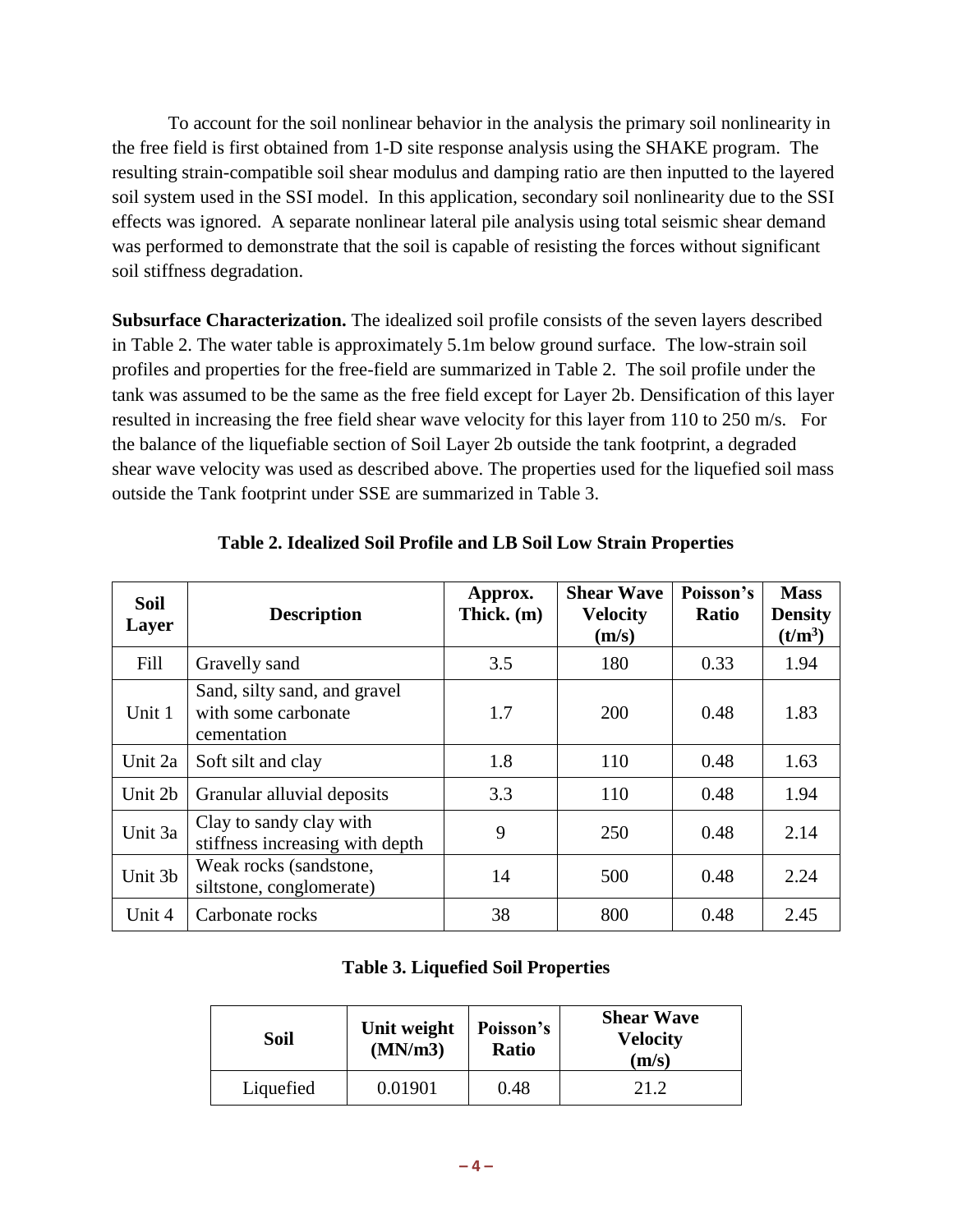**Seismic Design Ground Motions.** A probabilistic seismic hazard assessment (PSHA) was performed for the tank site to develop the input design spectra. The structure is analyzed for two design level earthquakes, the OBE (Operating Basis Earthquake) with a return period of 475 years; and the SSE (Safe Shutdown Earthquake) with a return period of 2475 years. This paper presents the results of the SSE analysis. The spectra were developed at the ground surface for a stiff soil site (site class D). Seven sets of acceleration time histories, each set comprising of two horizontal and one vertical component were selected. The time histories were spectrally matched to the 5 percent damped SSE design spectra. The peak ground accelerations for the SSE are 0.55 g in the x and y directions and 0.35 g in the z direction.

**Model Development.** A detailed finite element model of the tank, foundation slab, piles, improved soil layer and liquefiable layer were developed. The concrete outer tank and steel inner tank were modeled as stick models with flexural and shear stiffness, and with equivalent density and/or lumped mass at the nodes to model the mass. The base slab was modeled with plate elements with actual thicknesses in the central part and stiffened plates under the outer shell to reflect the shell stiffening effect. Fluid interaction is accounted for with convective and impulsive masses computed from Housner's theory and placed at the appropriate elevation to reflect the effects of both the pressures on the cylindrical tank shell and on the bottom slab. The SSI model schematic is shown in Figure 4. A quarter SASSI model was developed taking advantage of symmetry and is shown in Figure 5. The base slab was modeled using plate/shell elements and the piles were modeled with beam elements.

The improved soil portion of Soil Layer 2b between elevations -9.1m and -4.2m under the tank was explicitly modeled using solid finite elements and incorporated into the SASSI SSI model as part of the structure (see blue color zone in Figure 5). The liquefiable soil in Soil Layer 2b extends 1 radius outside the Tank foundation footprint (see brown color zone in Figure 5). This portion of Soil Layer 2b was also explicitly modeled using solid finite elements and incorporated into the SASSI SSI model as part of the structure (see Figure 5). The liquefiable soil block model uses a fine mesh to allow a passing frequency of 12.5 Hz. The strain-compatible shear wave velocity and damping of the liquefiable soil block were assumed to correspond to 3% effective shear strain as explained above. The resulting mesh consisted of 163,488 nodes, 32,573 interaction nodes, 7,073 pile elements and 69,252 soil block elements. To compare the results for the case with liquefaction with the case of no liquefaction, the analyses were repeated using a SASSI model without the solid elements outside the tank footprint (brown color in Figure 5). This model had 60,917 nodes, 14,603 interaction nodes and 18,252 soil block elements. The SSI analyses were performed using MTR/SASSI High Performance Computing (HPC) program.

**Bonded vs. Debonded Foundation Case.** Often when SSI analyses of tanks are performed the assumption is made that the foundation slab is fully bonded to the soil. This field condition is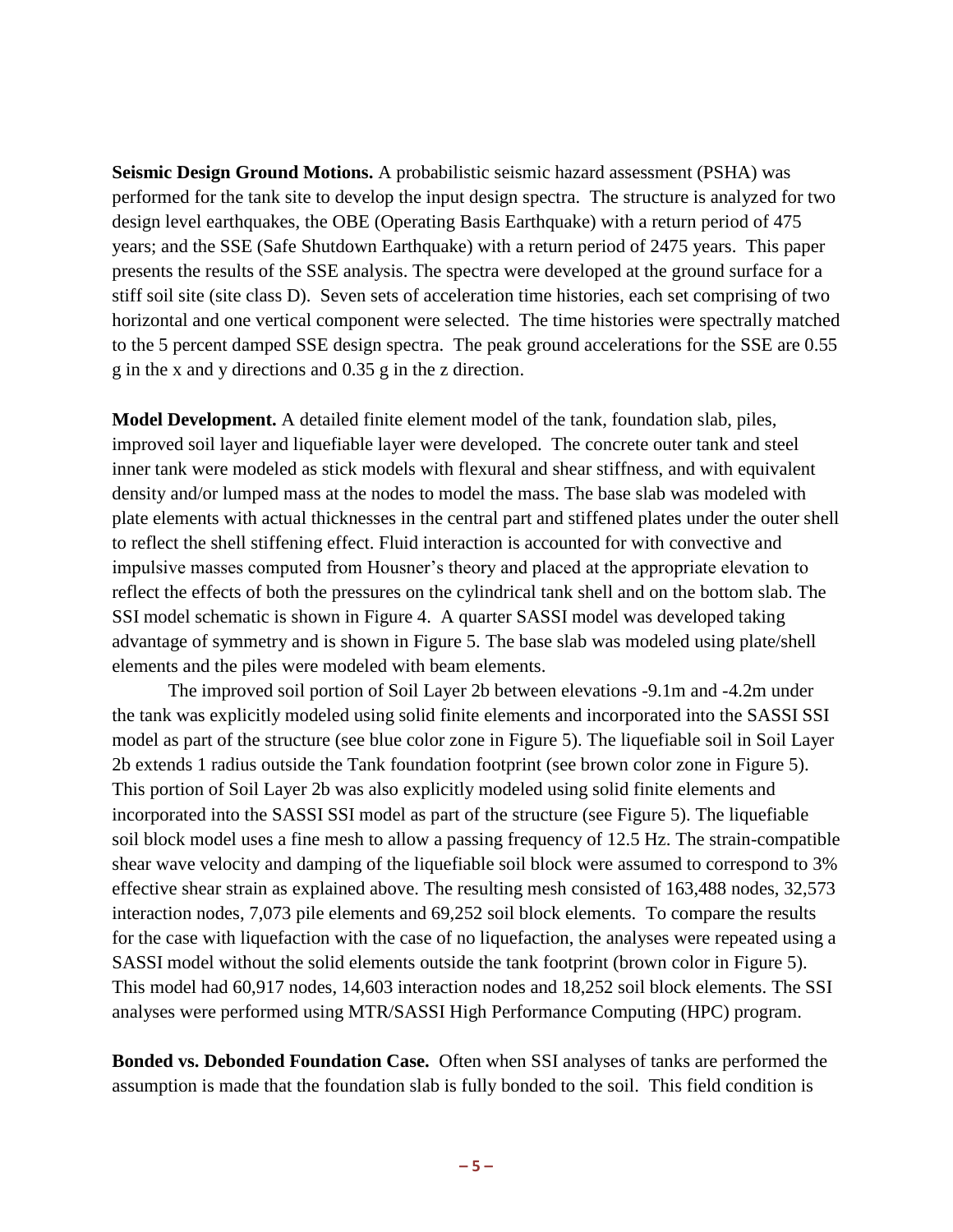difficult to ensure when the foundation is supported on piles. Because the piles are end bearing on stiff soil formation, the self-weight of the tanks will be transferred for the most part to the piles as the soil around the piles near the foundation base slab settles over time. This will result in relatively small or insignificant frictional resistance mobilized at the bottom of the base slab. To assess the impact of debonding (i.e., frictionless base slab) on the tank and pile responses, SSI analyses were performed with both bonded and debonded base slabs. The effect on accelerations, forces and pile stresses are presented below.

#### **SOIL-STRUCTURE INTERACTION ANALYSIS STEPS**

**Site Response Analysis.** One-dimensional soil column analysis was performed using SHAKE91 to develop strain-compatible soil properties and input motions, as appropriate, for the SSI analysis of the LNG tank. Nonlinear soil properties consisting of G/Gmax and damping ratio versus shear strain were developed for the various soil layers and are shown in Figure 6. Note that Unit 4 constitutes a rock formation, and is modeled as linear elastic. Two sets of analyses were performed – one using the free-field soil column and the other using the under-tank soil column – subjected to seven sets of H1 components of SSE input motions. The average straincompatible soil properties from these analyses were calculated and used in the SASSI SSI analyses. It should be noted that the results of the under-tank soil column analysis are only used to estimate strain-compatible soil properties for the improved portion of Soil Layer 2b.

The design earthquake input motion was developed as a Site Class "D" surface motion. This would have required that the design time histories to be applied at the surface of the soil profile. While this requirement is acceptable for the upper bound (UB) soil case, it results in numerical inaccuracies when applied to the lower bound (LB) soil case due to the presence of two soft layers 2a and 2b which have degraded shear wave velocities less than 50 m/s. To investigate this condition the SHAKE and SASSI analyses were first performed by applying the time histories at the surface of the soil profile. This caused the maximum accelerations computed in SHAKE for layers 2a and 2b to exceed 1.2 g. This happens because the constrained input motion at the surface is not compatible for this profile requiring an unreasonably high acceleration below the soft layers to match the target surface acceleration. These very high accelerations at depth get transferred to the piles and result in tank accelerations much higher than the UB case. It is not normal to compute tank response that is higher for a softer soil profile. Because of this investigation it was decided to apply the motion at the bottom of the Soil Layer 2b as outcropping. The responses at the surface were obtained from the site response analysis and used as input to the SASSI SSI analyses, see Figure 7. Normal practice for SSI analysis (ASCE 4-16) requires that the selected seismic input motions be appropriate for the geological environment where the facility is located. Local subsurface conditions at the facility site should be considered in determining the seismic input motions. Additionally, when soft layers overly stiffer competent materials, similar to the LB profile, the motions shall be specified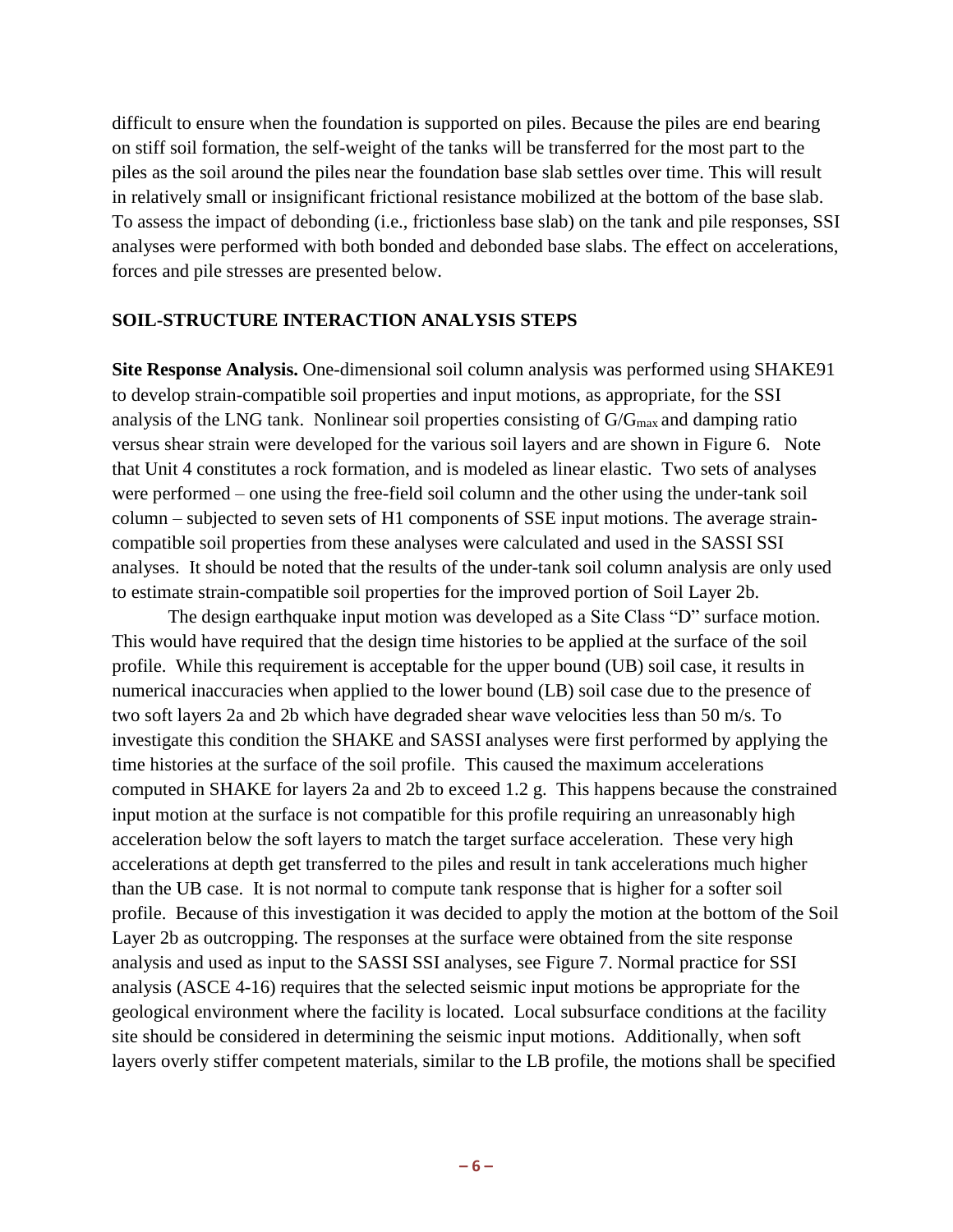as outcrop motions at the elevation of the top of competent material; i.e. bottom of layer 2b. This results in a much more realistic seismic environment and avoids numerical inaccuracies.

**Three-Dimensional SSI Analysis.** The SSI analysis was performed using an advanced version of the SASSI program capable of analyzing models with large numbers of interaction nodes (MTR/SASSI HPC). Several cases were analyzed. The cutoff frequency for the LB soil case was 12.5 Hz. In this paper, the following cases are presented:

- 1. Tank with the base slab fully bonded to the soil, SSE LB Soil
- 2. Tank with frictionless base slab (debonded), SSE LB Soil
- 3. Tank with the base slab fully bonded to the soil, SSE LB Soil, with Liquefaction
- 4. Tank with the base slab on Fixed-Base (No SSI effects).

# **DISCUSSION OF ANALYSIS RESULTS**

**Maximum Acceleration Profiles.** The x-direction average maximum acceleration profiles in the outer and inner tanks for the bonded case on non-liquefied and liquefied soil outside the tank are compared in Figure 8. Comparisons show no significant difference in tank accelerations between the liquefied and non-liquefied soil outside the tank footprint. Thus, leaving liquefiable soils untreated outside the tank footprint has minimal or no effect on the tank acceleration. The fixed-base acceleration profiles are also shown in Figure 8. As shown in Figure 8, considering SSI effects results in large reductions in the tank acceleration responses.

For the debonded cases the maximum accelerations were also calculated (not shown). In general, the results indicate no significant change in the calculated average maximum acceleration profiles in both the inner and outer tanks due to the assumption of soil debonding.

**Maximum Global Forces and Moments at Bottom of Inner and Outer Tanks.** The

maximum global shear, and normal forces as well as the overturning moments were calculated at the bottom of the outer and inner tanks for all SSI cases. The average of the seven input time histories was calculated and the results are compared in Table 4. As shown in Table 4, there is no significant difference in the calculated base forces and moments between the bonded and debonded cases for the case with no liquefaction outside the tank. The forces for the bonded case with liquefaction are also compared in Table 4. The maximum forces with liquefaction are about 5 to 15 percent lower indicating that leaving liquefiable soils untreated outside the tank footprint has only a small effect on the global base normal and shear forces as well as the overturning moments at the bottom of the outer tank once liquefaction is mitigated under the tank footprint. The effect of liquefaction under the tank on tank response was not investigated as project requirements would not allow this condition.

**Pile Forces and Moments**. Table 5 shows comparisons of maximum values of total pile top shear forces for the full foundation model (948 piles) for all three cases versus the total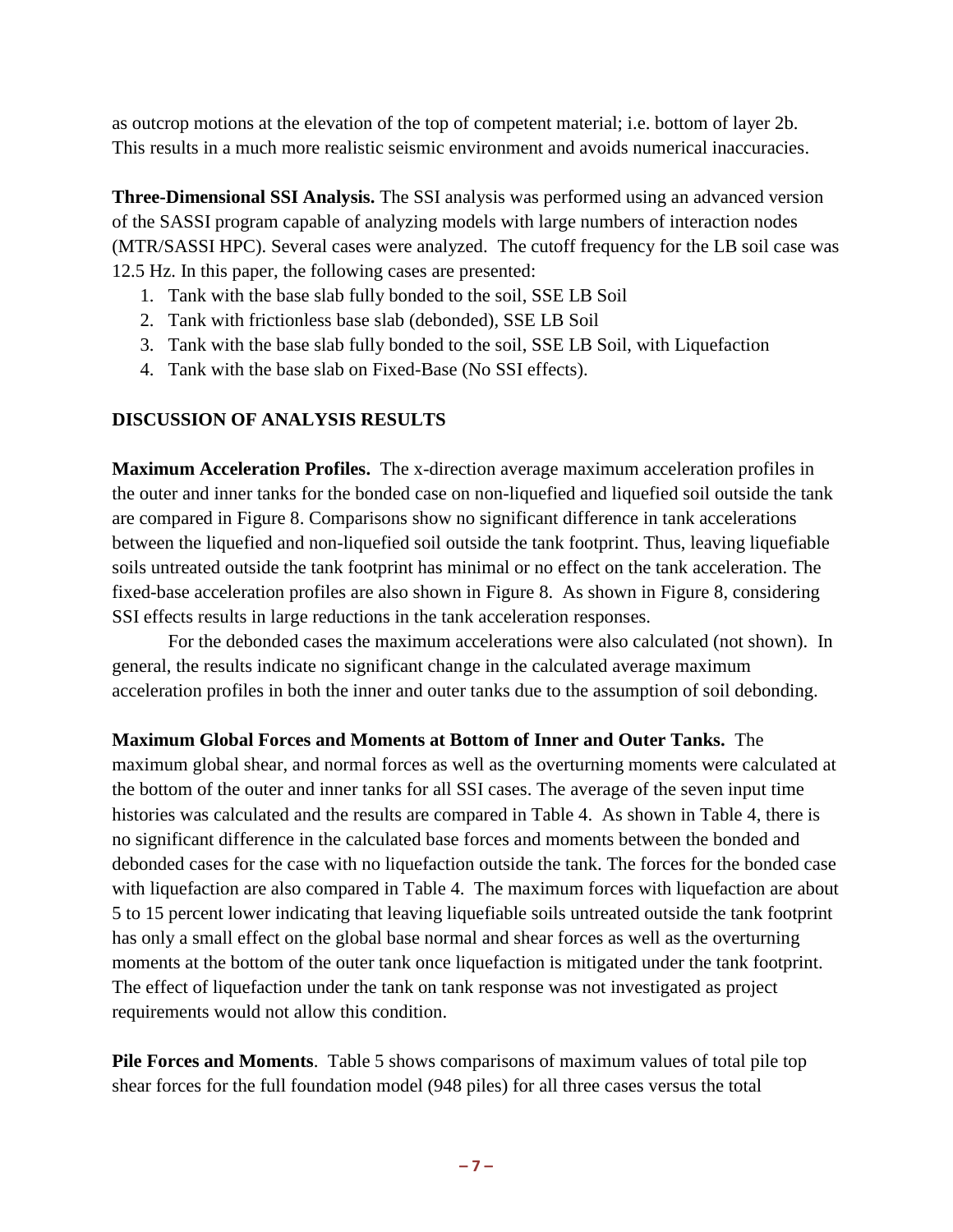|                   |              | <b>Y-Moment</b><br>X-Force |          | <b>Z-Force</b> |
|-------------------|--------------|----------------------------|----------|----------------|
| <b>Foundation</b> | Liquefaction | (MN)                       | $(MN-m)$ | (MN)           |
| Debonded          | No           | 231.4                      | 6,504.6  | 457.0          |
| <b>Bonded</b>     | No           | 230.3                      | 6,458.9  | 464.6          |
| <b>Bonded</b>     | Yes          | 218.7                      | 5,627.4  | 391.7          |

# **Table 4. Comparison of Total Base Shear Force, Normal Force and Overturning Moment at Bottom of Concrete Base Slab**

foundation seismic demand calculated by summing the inertia forces in the structure. As shown in Table 5, the maximum pile top shear forces (no liquefaction) that assume a frictionless base slab (debonded) are about 43% higher than the bonded case. This significant increase in pile top shear forces in the debonded case is to be expected since the lateral resistance provided by the base friction in the bonded case now must be resisted by the pile shear.

|  | Table 5. Comparison of Maximum Pile Top Shear Forces and Total Seismic Demand |  |  |  |
|--|-------------------------------------------------------------------------------|--|--|--|
|  |                                                                               |  |  |  |

|              | <b>Total Pile Top Shear</b><br>Force (MN) |                        | <b>Total</b><br><b>Inertia</b>    | <b>Ratio of</b> |               |               |
|--------------|-------------------------------------------|------------------------|-----------------------------------|-----------------|---------------|---------------|
| Liquefaction | <b>Bonded</b><br>(a)                      | <b>Debonded</b><br>(b) | <b>Shear Force</b><br>(MN)<br>(c) | (b)/(a)         | $(c)-(a)/(c)$ | $(c)-(b)/(c)$ |
| No           | 210                                       | 300                    | 604                               | 1.43            | 0.65          | 0.5           |
| Yes          | 201                                       | N/A                    | 546                               | N/A             | 0.63          | N/A           |

The maximum foundation seismic shear demand calculated for the case of no liquefaction outside the tank is 604 MN. The maximum value of the sum of the pile top shear forces is about 210 MN for the bonded case and 300 MN for the debonded case. Based on the above results, approximately two-thirds of the total seismic shear demand for the bonded case is resisted by soil. For the debonded case, about one-half is resisted by soil. It is therefore important that if bonded conditions are assumed it is necessary to show that there is enough soil capacity to resist this demand without significant soil yielding. Note that in SASSI the initial soil stiffness and linear elastic analysis does not account for soil yielding at the bottom of the base slab or around the piles. Table 4 also shows that for the liquefaction case, the total pile shear and total inertia are slightly lower than the non-liquefaction case. This observation is like the above findings.

To investigate the effect of liquefaction on the individual piles, the maximum axial and shear force, and bending moment profiles along the pile length due to input motions in the X-, Yand Z-directions were calculated using the 100-40-40 seismic load combination rule for a representative pile in the outermost ring of piles, see Figure 9. This pile was selected because it is under the outer tank wall and resists the highest overturning effects. The reported values are averaged over seven sets of ground motions. As expected for an exterior pile and as this Figure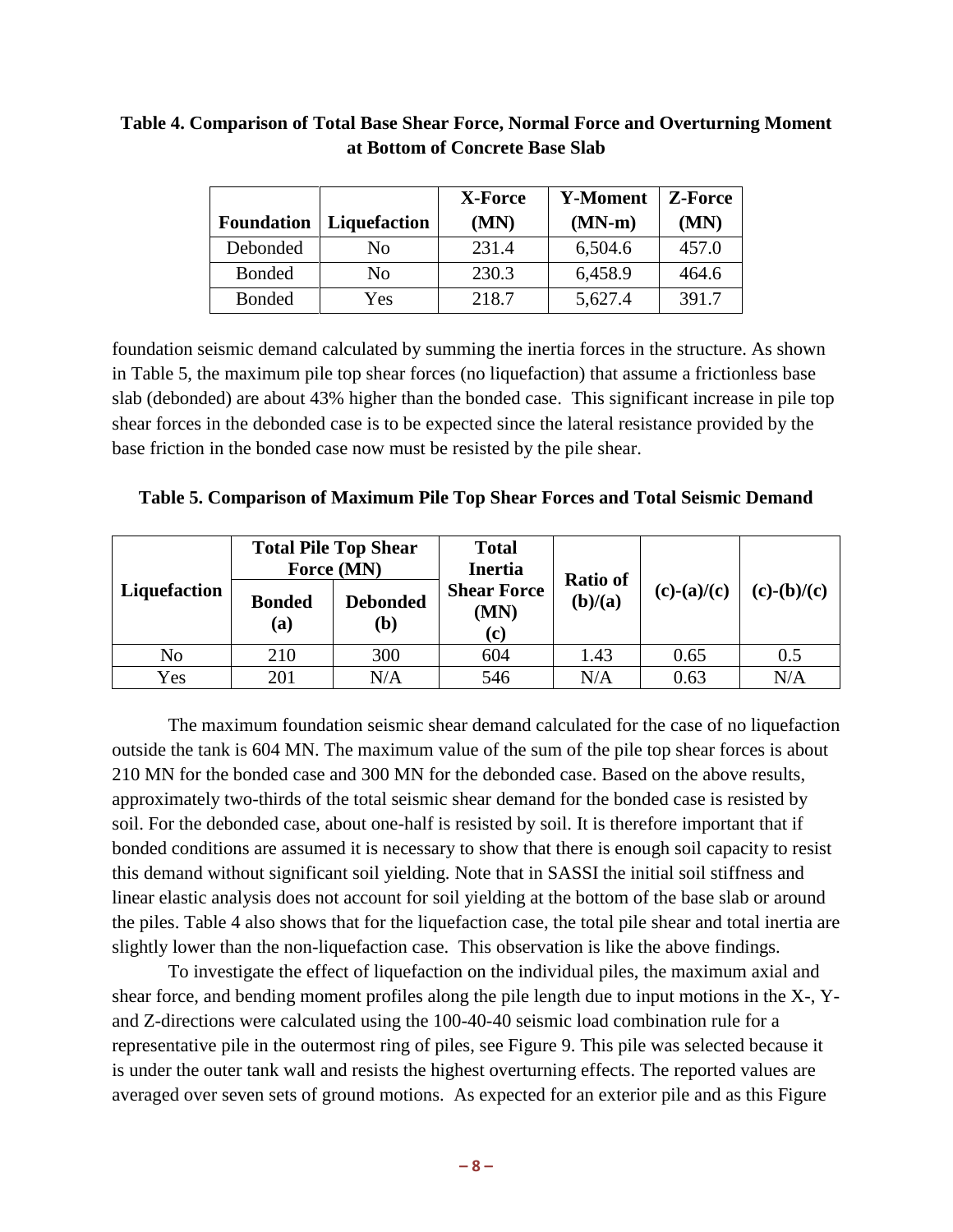shows the results of the liquefaction case control the stresses for the most part. The increase in combined dynamic loads for axial force, shear force, and bending moment are about 15%, 20- 35% and 10-30%, respectively. The pile design was checked against these higher demands and was found to be acceptable. A separate nonlinear lateral pile analysis using total seismic shear demand was performed to demonstrate that the soil can resist the forces without significant soil stiffness degradation

# **CONCLUSION**

This paper presented the results of SSI analyses performed on a large LNG tank supported on piles. The impact of liquefaction outside the footprint of the tank on the seismic response was investigated. Based on the calculated response of two models, with and without liquefaction the following conclusions were made:

- In general, there is no significant change in the acceleration responses of the inner and outer tanks, the total seismic demand at the bottom of the outer tank, inner tank, and base slab between two cases corresponding to liquefaction and no liquefaction outside the tank footprint. This indicates that leaving liquefiable soils untreated outside the tank footprint has no significant effect on the tank response, see Table 4 and Figure 8.
- The pile top seismic demand forces and moments are found to have increased for the outer piles along the perimeter of the tank foundation slab for the case when liquefaction is allowed outside the footprint of the tank, see Figure 9.
- Ignoring any frictional resistance between the base slab and soil in the SSI and lateral pile analyses (debonded soil case) to account for long term soil settlement and separation of the soil from the bottom of the base slab can result in significant increase in pile shear stresses (up to 50%) as compared to the bonded soil case.

# **REFERENCES**

- ASCE Standard 4-16 (2017). *Seismic Analysis of Safety-Related Nuclear Structures*. American Society of Civil Engineers.
- Galagoda, M., Wahler, M.J., Rao, P., Sholley, S., and Tajirian, F. (2016). "Targeted Ground Engineering for a Gas Plant in Pilbara Region Australia." *ASCE Geotechnical and Structural Engineering Congress,* Phoenix, Arizona, February.
- Idriss, I.M. and Boulanger, R.W. (2008). *Soil Liquefaction During Earthquakes,* Earthquake Engineering Research Institute, MNO-12.
- Lysmer, J., Tabatabaie, M, Tajirian, F., Vahdani, S., and Ostadan, F. (1981). *SASSI – A System for Analysis of Soil Structure Interaction*, Report No. UCB/GT/81-02, Geotechnical Engineering, Department of Civil Engineering, University of California, Berkeley, April
- MTR/SASSI® HPC Version 9.6. (2012). *A System for Analysis of Soil-Structure Interaction*, MTR & Associates, Inc., CA.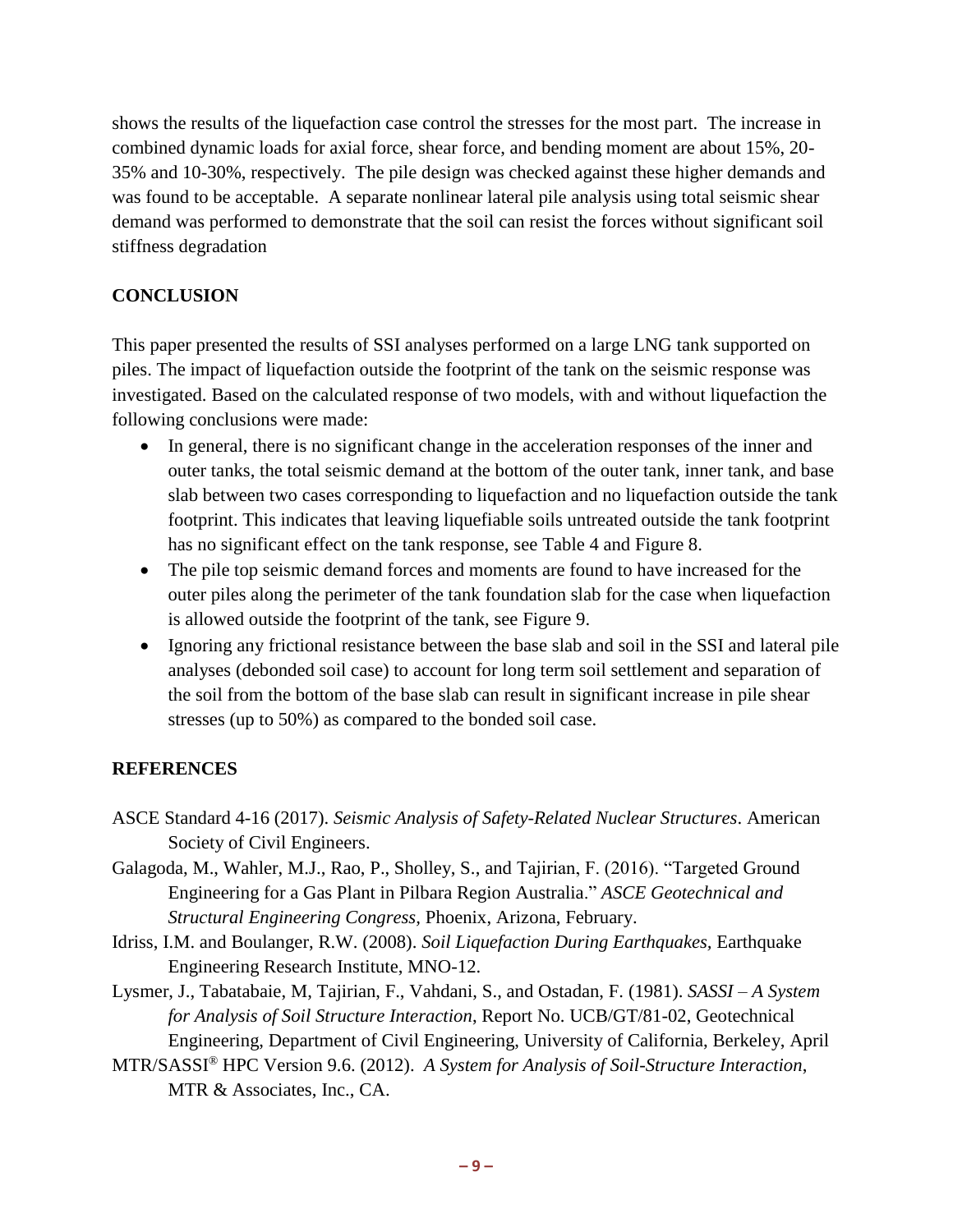- SHAKE91. (1992). *A Computer Program for Conducting Equivalent Linear Seismic Response Analyses of Horizontally Layered Soil Deposits*, Department of Civil & Environmental Engineering, University of California, Davis.
- Tabatabaie, M. and Tajirian, F. (2017). "Seismic Soil-Structure Interaction Analysis of Steel Gravity Structure Considering Nonlinear Foundation Response." *Proc., 3rd Int. Conf. on Performance-based Design in Earthquake Geotechnical Engineering (PBD-III),* Vancouver, BC, Canada.
- Youd, T. L., Idriss, I.M., Andrus, R.D., Arango, I., Castro, G., Christian, J. T., Dobry, R., Liam Finn, W. D., Harder, L.F., Hynes, M.E., Ishihara, K., Koester, J.P., Liao, S.S., Marcuson, W. F., Martin, G. R. Mitchel, J. K., Moriwaki, Y., Power, M.S., Robertson, P., K., Seed, R. B., Stokoe, K. H., " Liquefaction Resistance of Soils: Summary Report from the 1996 NCEER and 1998 NCEER and 1998 NCEER/NSF Workshops on Evaluation of Liquefaction Resistance of Soils." *Journal of Geotechnical and Geo-Environmental Engineering,* October 2001.



**Notes: (a) R = Radius; (b) All Dimensions in mm**

**Figure 1. Plan View of Piling (Red/Green color) and Rigid Inclusion (Blue Color) Layout for the LNG Tank Foundation (Half Section Only)**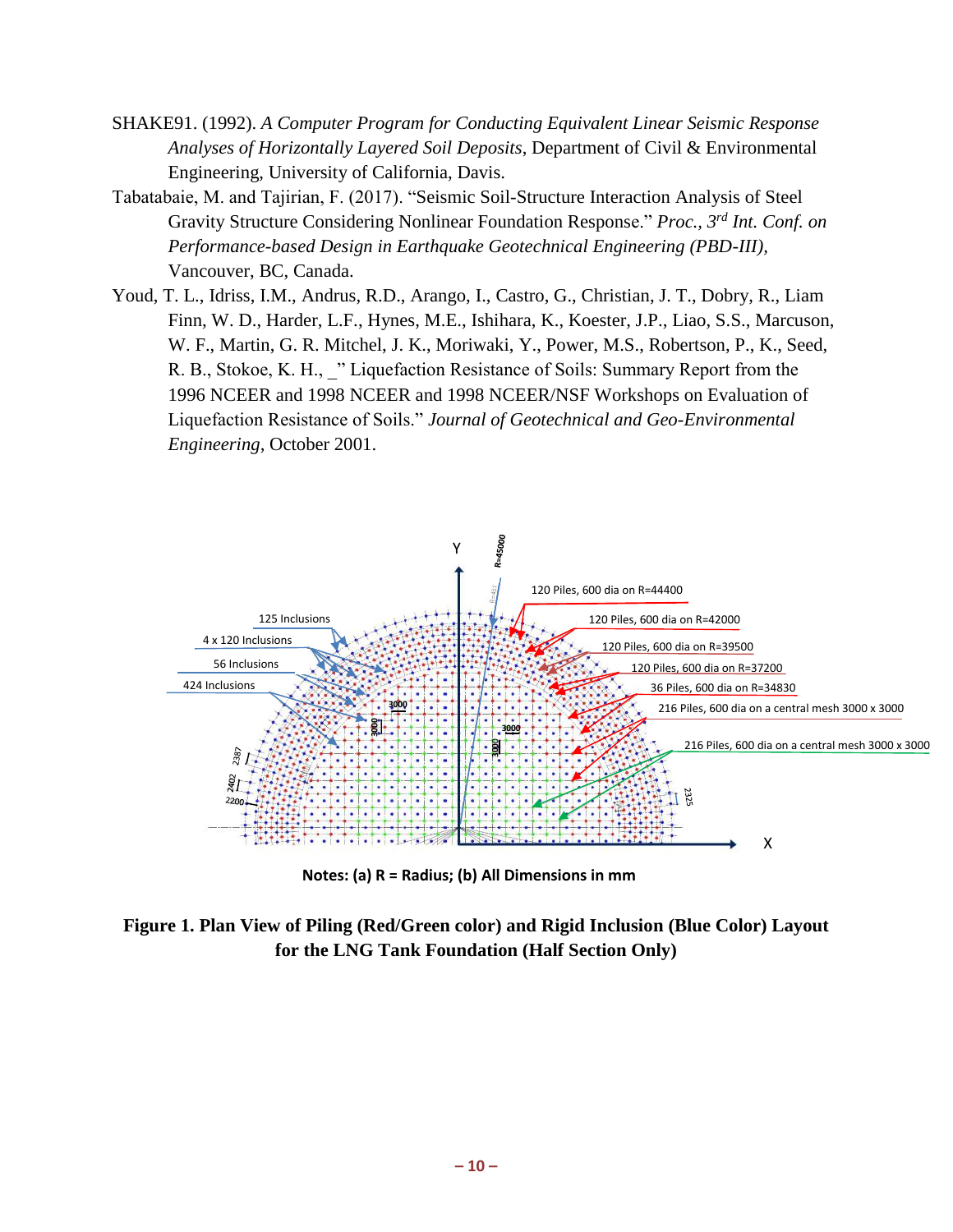

**Figure 2. Pile and Inclusion Arrangement with CPTu Locations (Test Location 1)**



**Figure 3 Typical Target q<sup>t</sup> Vs. Post Densification Measured q<sup>t</sup> for Layer 2B**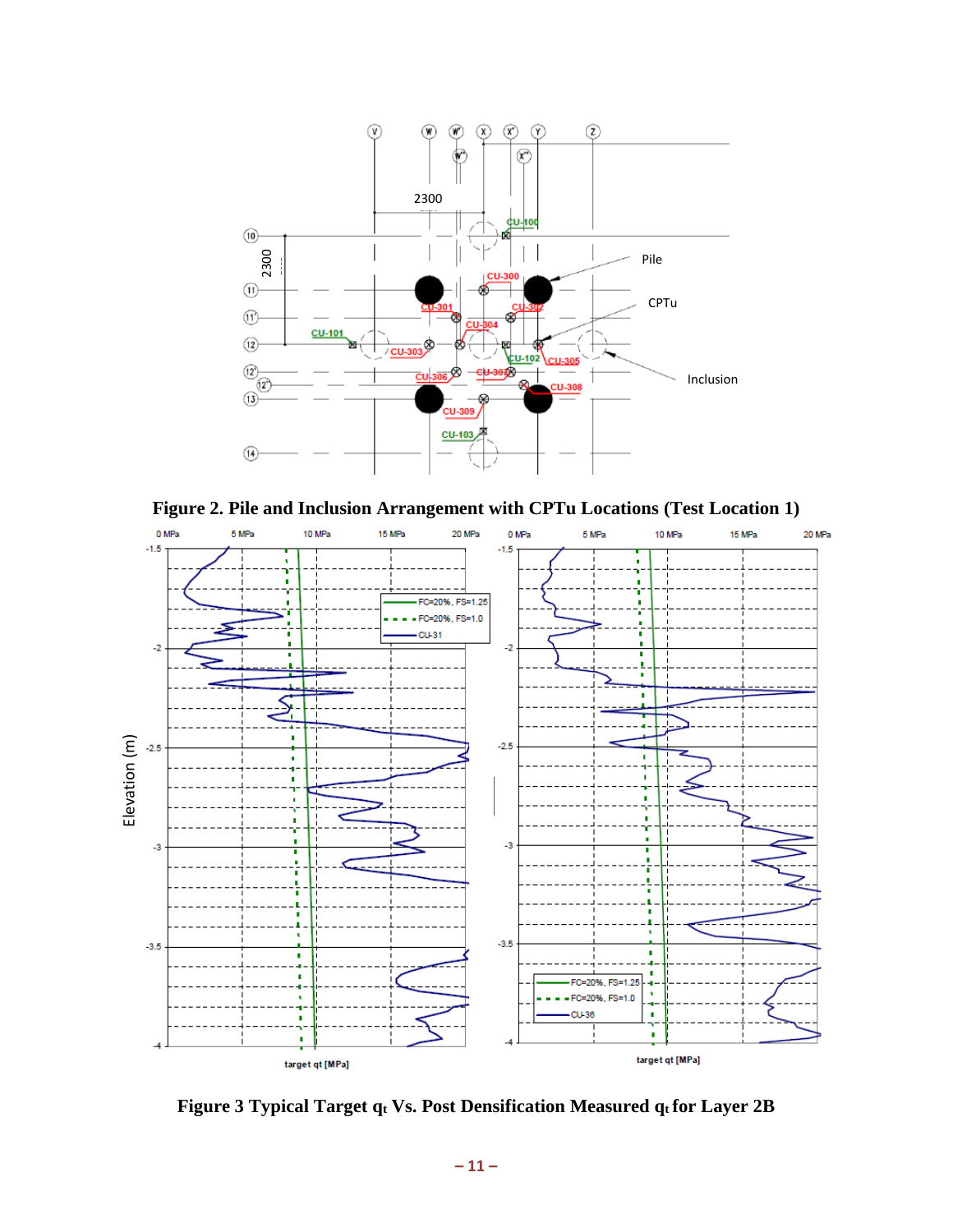

**Figure 4. Schematic View of SSI Model of LNG Tank and Foundation System**



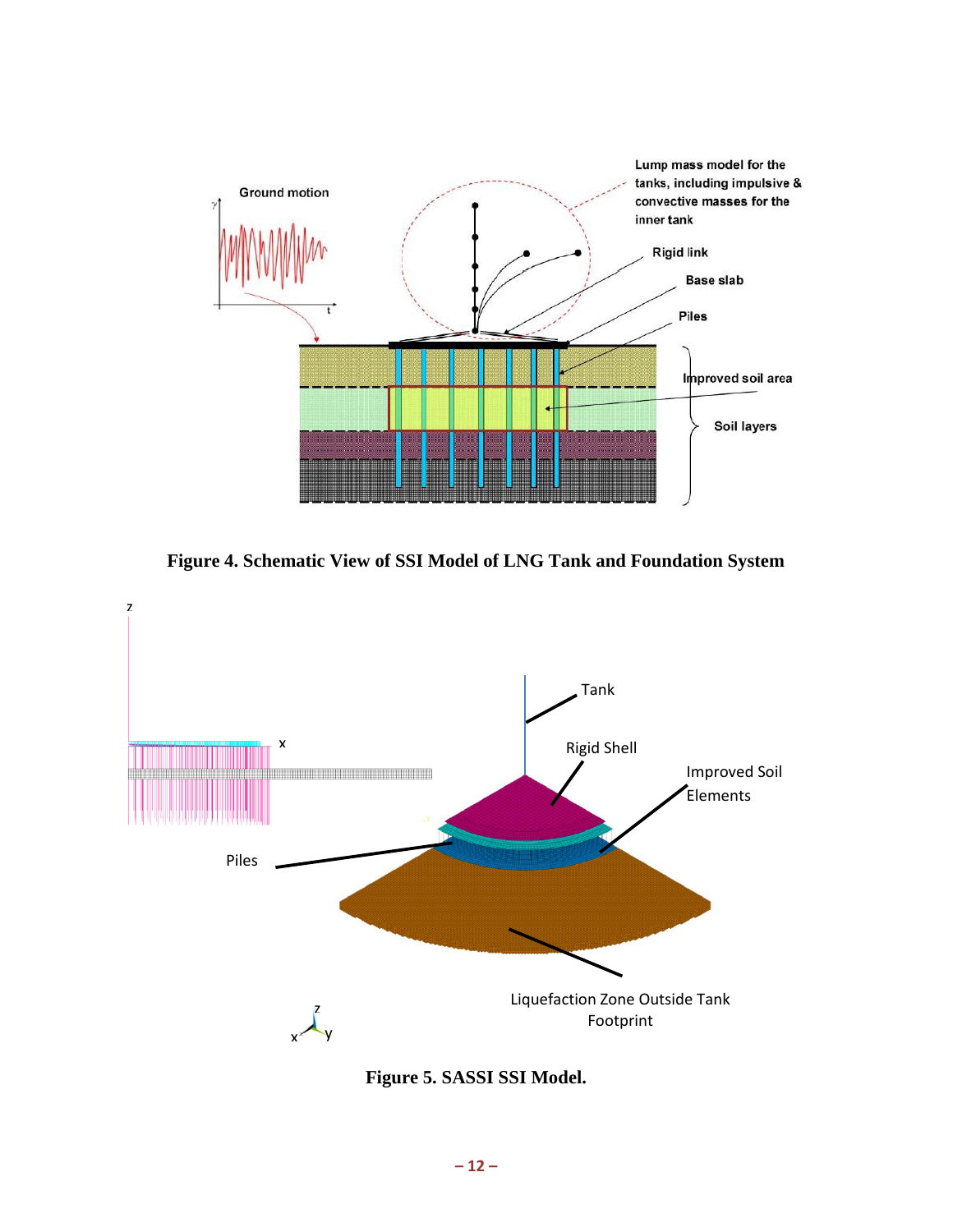

**Figure 6. Strain-Dependent G/Gmax and Damping Ratio for Soil Layer**



**Figure 7. Site Response Analysis Procedure**